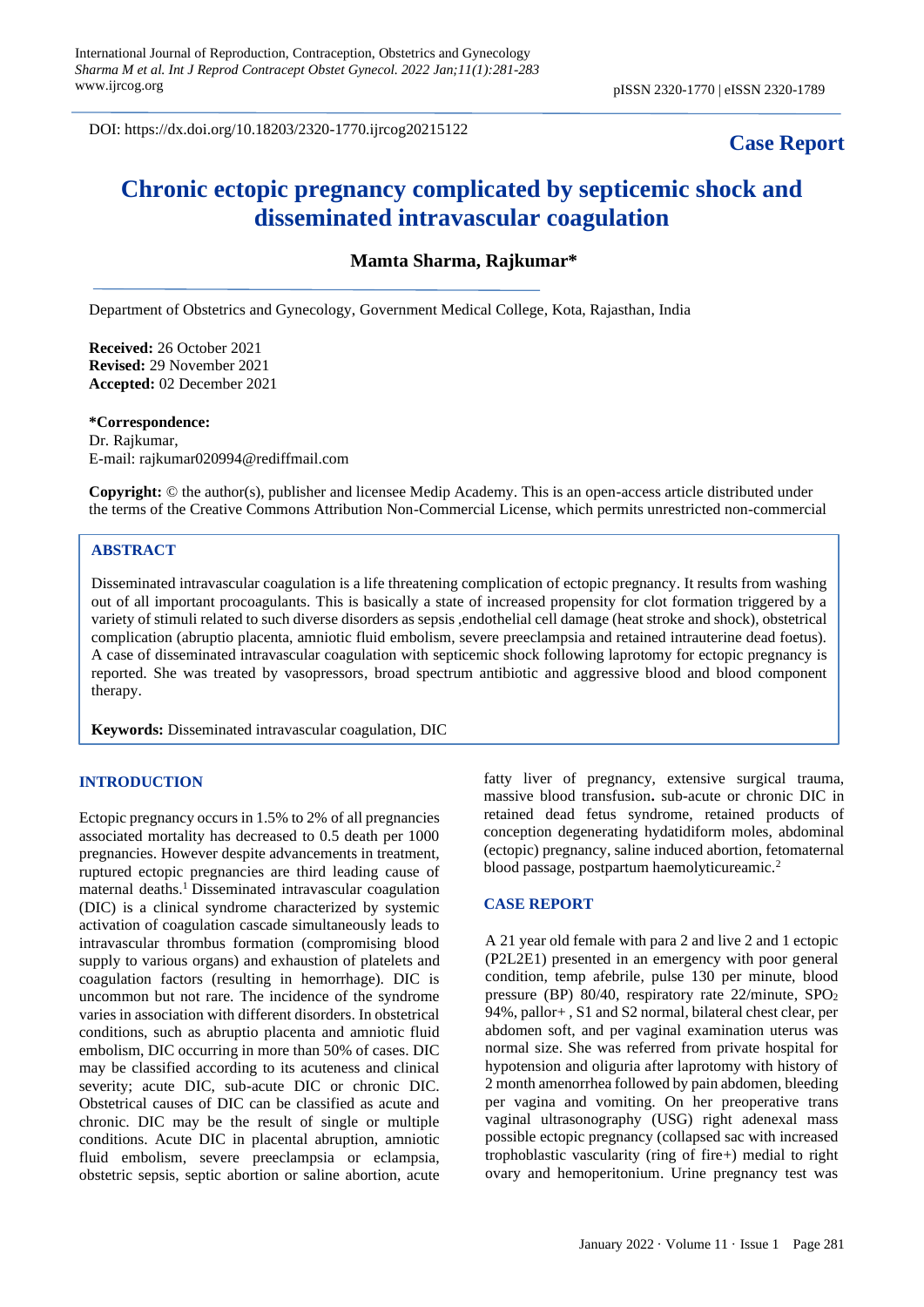positive .her private hospital operative notes showed laperotomy for ruptured ectopic and massive hemoperitonium and right partial salpigectomy 24 hours ago.one unit PCV transfusion was done. Patients urine output was 1200 cc slight hemorrhagic after 12 hours of laprotomy. Patient developed headache and nausea after 15 hours of laprotomy. Postoperative, hemoglobin (Hb) was 13 gm%, platelet 30000, white blood cells (WBC) count 13200, prothrombin time (PT) 23 sec, international normalized ratio (INR) 2.26, serum glutamate oxaloacetate transferase (SGOT) 56.93, serum glutamic pyruvic transaminase (SGPT) 38.92, serum thyroid stimulating hormone (TSH) 1.82, serum bilirubin 2.1.

All necessary investigations were done. Patient was diagnosed DIC with septicemic shock following laprotomy for right tubal ectopic. She was put on noradrenaline infusion. Patient was managed conservatively with IV fluid, broad spectrum antibiotics and 19 units fresh frozen plasma (FFP); 7 units random donor platelets (RDP), 3 units single donor platelets (SDP), and one unit whole blood transfusion. Patient improved on conservative management and vasopressor (noradrenaline) was stopped on day 10 and patient discharged on day 15 but did not come for follow up with histopathological report. Important investigations and treatment are given in Table 1.

# **Table 1: Post-operative investigation and treatment.**

| <b>Date</b> | <b>CBC</b>                                  | <b>LFT</b>                                                                              | <b>RFT</b>                                                           | <b>Coagulation</b><br>profile                                                                                                                                     | <b>Serum</b><br>electrolyte                 | <b>Treatment given</b>                                                                                                         |
|-------------|---------------------------------------------|-----------------------------------------------------------------------------------------|----------------------------------------------------------------------|-------------------------------------------------------------------------------------------------------------------------------------------------------------------|---------------------------------------------|--------------------------------------------------------------------------------------------------------------------------------|
| Day 1       | Hb-8.8 gm%,<br>WBC-14450<br>Platelet-12000  | S. bilirubin-2.3<br>mg%<br>SGOT-97 IU/l<br><b>SGPT-76I U/l</b><br>S. LDH-1057<br>IU/1   | Blood urea-<br>$51 \text{ mg/dl}$ ; S.<br>creatinine-<br>$1.6$ mg/dl | PT-control 13.5<br>sec; test; 31.4<br>sec; INR-2.39                                                                                                               | $Na^+ - 136$<br>$K^+ - 2.9$<br>$Cl^- - 103$ | 1 unit PCV, 4 unit<br>RDP, 1 unit SDP, 8<br>unit FFP; antibiotics;<br>and all supportive and<br>symptomatic treatment<br>given |
| Day 2       | Hb-9.4 gm%<br>WBC-24540<br>Platlets-26000   | S. bilirubin-2.1<br>mg%<br>SGOT-147 IU/L<br>SGPT-120 IU/L<br>S. LDH-1089<br><b>IU/L</b> | Blood urea-<br>54 mg/dl; S.<br>creatinine-<br>4mg/dl                 | PT-control 16.5<br>sec; test $28.4$<br>sec; INR-2.15                                                                                                              | $Na^+ - 141$<br>$K^+ - 3.4$<br>$Cl - 104$   | 4 unit RDP, 4 unit FFP;<br>antibiotics; and all<br>supportive and<br>symptomatic treatment<br>given                            |
| Day 3       | $Hb-8.1$ gm%<br>WBC-39960<br>Platlets-18000 | $S.$ bilirubin $-$<br>3.2 mg%<br>SGOT-337 IU/l<br>SGPT-223 IU/l                         | Blood urea-<br>46 mg/dl; S.<br>creatinine-<br>$1.5 \text{ mg/dl}$    | PT-control 13.5<br>sec; test 26.4;<br>INR-1.99; FDP-<br>$9.60$ ug/ml; D<br>dimer 2580<br>ng/ml;<br><b>APTT/PTTK</b><br>time 60 sec;<br><b>APTT/PTTK 34</b><br>sec | $Na^+ - 140$<br>$K^+$ - 2.8<br>$Cl^- - 103$ | 1 unit SDP, 4 unit FFP;<br>antibiotics; all<br>supportive and<br>symptomatic treatment<br>given                                |
| Day 4       | Hb-8.0 gm%<br>WBC-32920<br>Platlets-13000   | S. bilirubin-2.4<br>mg%<br>SGOT-751 IU/l<br>SGPT-575 IU/l                               | Blood urea-<br>89 mg/dl; S.<br>creatinine-<br>$1.8 \text{ mg/dl}$    | PT control 13.5<br>sec; test-29.2<br>sec; INR-2.21                                                                                                                | $Na^+ - 142$<br>$K^+$ - 2.6<br>$Cl^- - 106$ | 4 unit FFP; antibiotics;<br>all supportive and<br>symptomatic treatment<br>given                                               |
| Day 5       | HB-7.8 gm%<br>WBC-18630<br>Platlets-52000   | S. bilirubin-1.8<br>mg%<br>SGOT-61 IU/l<br><b>SGPT-710 IU/l</b>                         | Blood urea-<br>70 mg/dl; S.<br>creatinine-<br>$1.3$ mg/dl            | PT-control<br>13.5sec; test<br>32.3; INR-2.45;<br>$FDP-8.65$ ug/ml                                                                                                | $Na^+ - 140$<br>$K^+ - 3.0$<br>$Cl^- - 100$ | Antibiotics; all<br>supportive and<br>symptomatic treatment<br>given                                                           |

# **DISCUSSION**

Tubal ectopic pregnancy presents as an acute or chronic illness, or occasionally acute or chronic. The chronic presentation is more common, but the acute picture is so dramatic that it tends to receive more attention. Chronic DIC has been described in most patients with intrauterine foetal death. DIC is usually associated with infections, the commonest cause, about 10-20% of patients with gram negative sepsis have evidence of DIC. chronic ectopic

pregnancy, Cole and Corlett et al 1982 reported a large number of complications, but none of their series of 50 cases developed DIC.<sup>3</sup> Indeed, the only previous association between ectopic pregnancy and DIC that could be found was that reported by Patrinellis et al 1983 in whose patient the rupture of a tubal pregnancy was followed by massive intraperitoneal haemorrhage, with hypotension and hypovolaemia and the late onset of DIC following massive blood transfusion.<sup>4</sup> Some of the clinical situations in obstetrics and gynaecology where DIC has been described. In the majority of these conditions, a